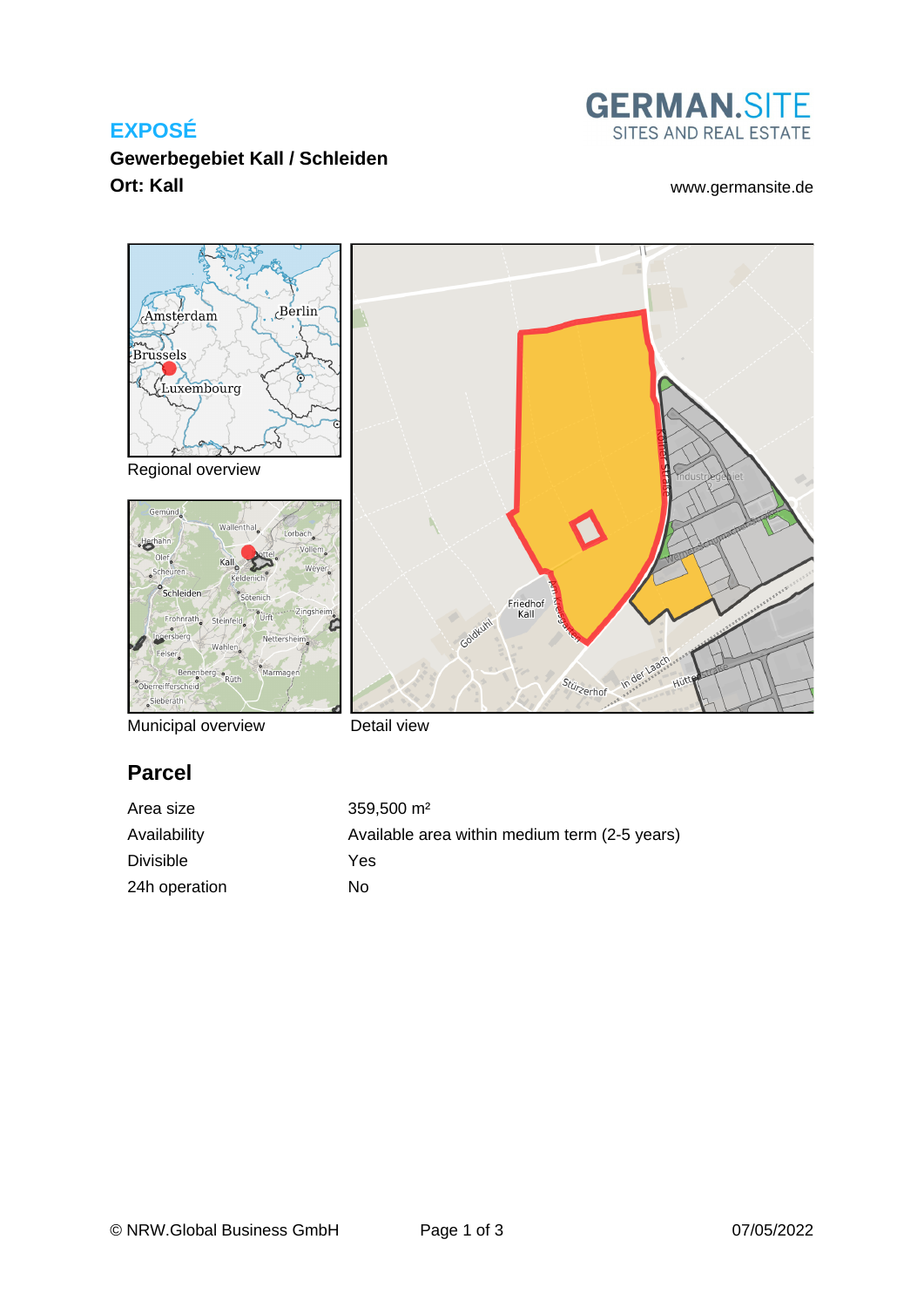## **EXPOSÉ**

## **Gewerbegebiet Kall / Schleiden Ort: Kall** [www.germansite.de](http://www.germansite.de)

**GERMAN.SITE** SITES AND REAL ESTATE

#### **Details on commercial zone**

Kall - Your location in the Eifel National Park

The Kall/Schleiden industrial estate is located in the north-east of the village of Kall and adjoins the Kall II industrial estate to the west. Via the L206 running along the area, the motorway 1 can be reached in a few minutes and, together with the nearby Kall railway station, guarantees an optimal connection to the centres located north and south of Kall. The commercial areas throughout the site, which are located in close proximity to each other, are characterised by a balanced mix of industries. Thus, in addition to small and medium-sized craft businesses, branches of various retail companies and numerous manufacturing companies have been successfully operating in Kall for a long time.

| Industrial tax multiplier | 515.00 % |
|---------------------------|----------|
| Area type                 | GЕ       |

#### **Links**

<https://www.gistra.de>

### **Transport infrastructure**

| Freeway      | A1            | 13 km |
|--------------|---------------|-------|
| Airport      | Köln-Bonn     | 67 km |
| Port         | Köln-Godorf   | 51 km |
| Rail freight | Köln-Eifeltor | 60 km |

### **Information about Kall**

Thanks to its central location in the heart of the Euskirchen district, Kall has been convincing for decades as a nationally significant business location with an extensive mix of industries and excellent local supply. Situated in the immediate vicinity of the Eifel National Park, the municipality of Kall with its 23 districts also offers a natural living environment which, in combination with numerous leisure activities, guarantees a high quality of life.